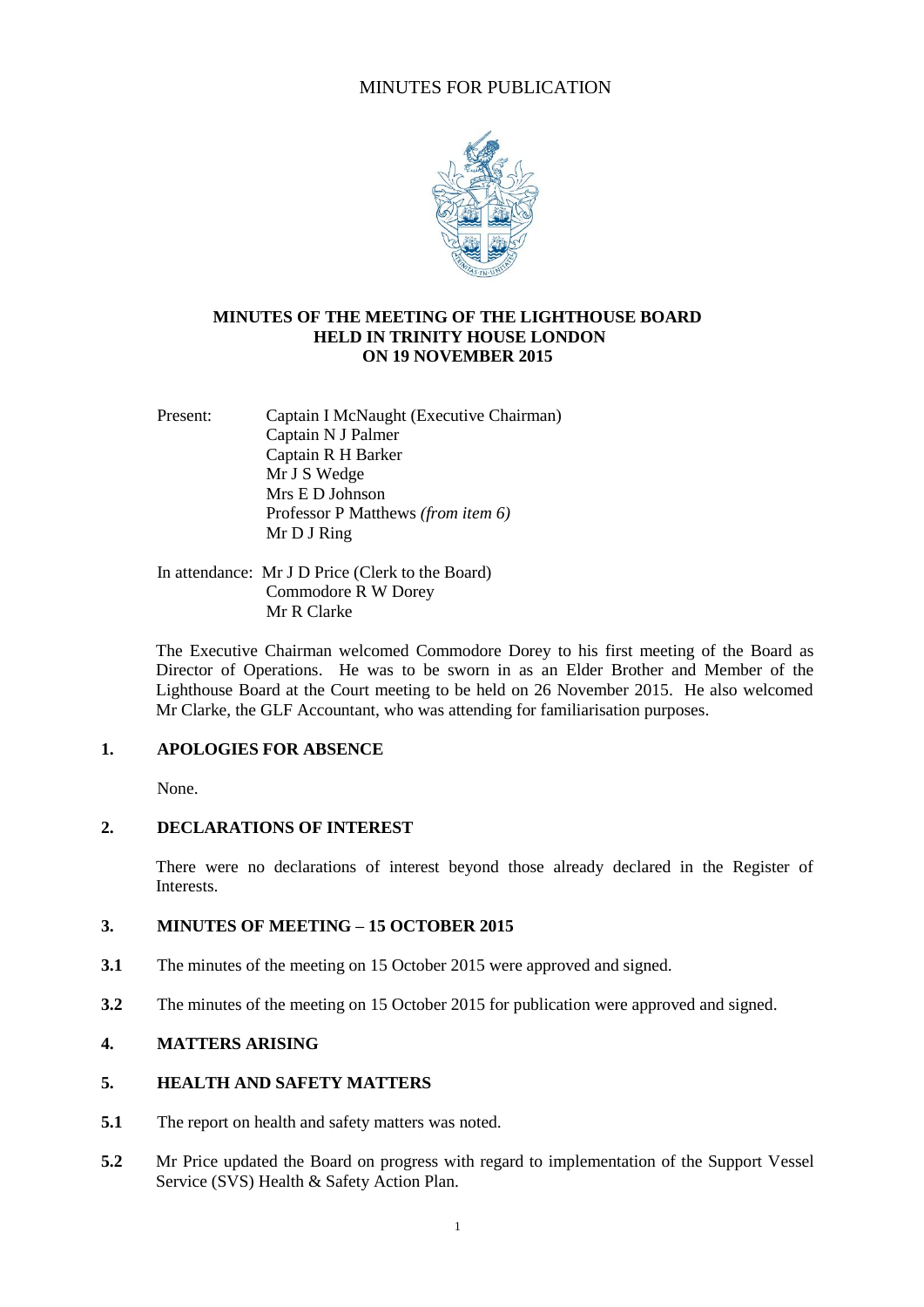# **6. REPORT FROM DESIGNATED PERSON ASHORE**

- **6.1** The report from the Designated Person Ashore was noted.
- **6.2** The Board noted the drug and alcohol testing programme for the SVS.

# **7. BUSINESS PERFORMANCE**

Mr Wedge presented the report on business performance. Explanations were provided where there were significant variances. The Board noted the report. It also considered whether there should be a KPI for wreck response possibly calculated annually and reported to the Board. It noted, however, that this would be difficult having regard to the number of variables and agreed that the Director of Navigational Requirements should continue to report to the Board on particular incidents of concern where response times were not met as required as at present.

# **[Action: Director of Navigational Requirements]**

# **8. EXECUTIVE DIRECTORS' REPORTS**

The report from the Executive Directors was noted.

# **8.1 Arising from the report on Operational matters,**

- **8.1.1** The Board supported the recommendation from ABB Group that the drives and programmable logic controllers (PLCs) on THV PATRICIA should be upgraded due to earlier than anticipated obsolescence of spares in order to ensure PATRICIA remained in good repair. The Board noted that the Director of Operations was looking at options in this regard.
- **8.1.2** Commodore Dorey reported that the Light Vessel temporarily marking the Longstone station had been withdrawn following the successful re-commissioning of Longstone Lighthouse and that it had been towed safely to Harwich by THV GALATEA despite difficult weather conditions.

#### **8.2 Arising from the report on Finance and Support Services matters, Mr Wedge reported that:**

- **8.2.1** There had been a good response to the recruitment campaign for a new Ship's Captain. Interviews were to be held on 23 November.
- **8.2.2** A letter had been sent by the Executive Chairman to the DfT Permanent Secretary emphasising the operational imperative for the Trinity House pay remit to be approved as soon as possible. A response had been received. The DfT had indicated that it would seek to expedite the process and that a decision was likely to be made after the conclusion of the wider Government Spending Review on 25 November. The Executive Chairman added that he had also raised the matter with Mr Woodman, the DfT's Maritime Director.

#### **8.3 Arising from the report on Research and Radionavigation matters:**

**8.3.1** The Board noted the current position in respect of eLoran and that the French and Norwegian Governments were to switch off their Loran services from 31 December at which time the GLAs' service could no longer be used for navigational purposes. It reaffirmed its previous decision that discontinuance of the service was a matter for the DfT. A decision in this regard was needed as soon as possible so that a Notice to Mariners could be issued. In this connection the Board noted the need for two independent sources of Positioning, Navigation and Timing (PNT) to be provided to support eNavigation.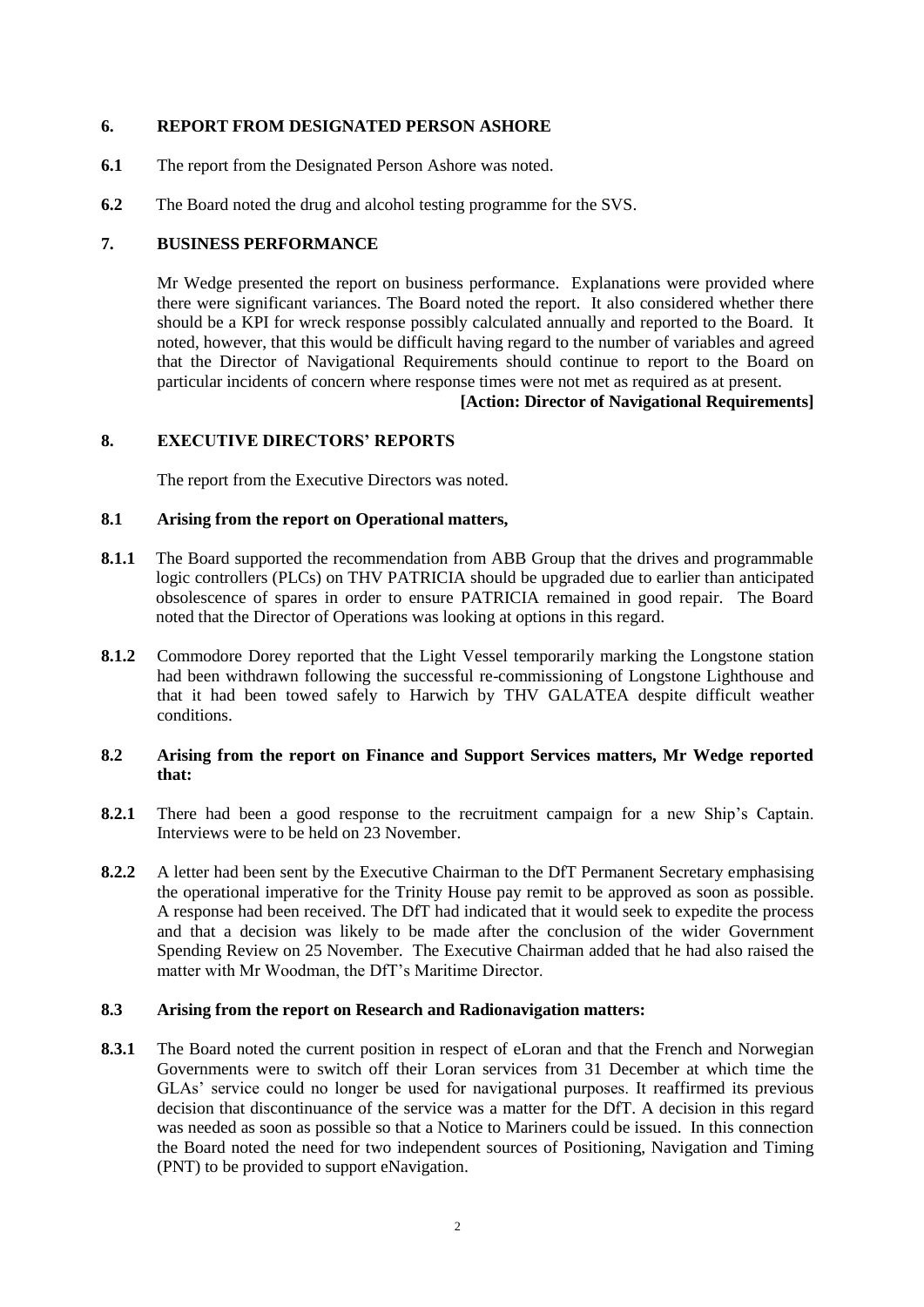**8.3.2** Captain Barker reported that CIPFA and Proving had been commissioned to undertake a Value for Money (VfM) review of R&RNAV, which had included a workshop. The review had included the use of a toolkit which had five dimensions covering economy; efficiency; effectiveness; strategic value; and stakeholder value. The results were very positive with R&RNAV achieving a strong performance across the VfM dimensions.

*[Note: Mrs Johnson reminded the Board that she was a Non-Executive Director of CIPFA Business Limited, an interest she had declared in the Register of Interests and took no part in the discussion on the matter.]*

# **9. AIDS TO NAVIGATION PERFORMANCE**

**9.1** The Board noted the report on aids to navigation performance covering the period from 7 October to 9 November 2015. There had been no significant casualties.

#### **10. FLEET REVIEW**

Captain Barker reported that, further to the Development of Options Paper presentation from Houlder, the Fleet Review Consultants, on 5 November, the GLAs had attended a subsequent workshop with the Consultants and DfT on 16 November. The workshop had been very productive, as a result of which the Consultants had agreed to undertake some further analysis. In noting the Development of Options Paper, the Board considered that Houlder had correctly analysed the risk and the capacity of the Fleet. It was noted that Houlder had concluded that almost all risk was in Trinity House waters and that any failings or areas of concerns with the ability to mitigate the risks were also in Trinity House waters. As such, it had been clearly recognised that there were resourcing issues to be dealt with in Trinity House waters. Two key areas for a "direction ahead" had been raised by the Consultants.

They were:

- 1- an improved fleet management operation to make better coordination of the resources available;
- 2 use of broker or charter vessels to supplement future fleet requirements.

The first needed to be worked on to provide the most beneficial system for future GLA operations. The feasibility of the second and the associated risks needed to be investigated thoroughly and, as such, a comprehensive examination of availability of external resources needed to be assessed, together with costs and ability to deliver the requirements against the benefits of owned and operated tonnage.

The Board noted that the draft Fleet Review report would be issued shortly. It would be circulated to all Board Members following review and any work on the report agreed by the **Project Board.** *Project Board.* **<b>***Project Board. Project Board. Project Board. Project Board. Project Board. Project Board. Project Board. Project Board. Project Board. Project Board.* 

The Board concluded that it was content with the general overall direction that the Review was taking, albeit there were areas requiring further work.

The Board agreed that, now that Commodore Dorey had been appointed as Director of Operations, he should replace Captain Robinson on the Fleet Review Project Board.

#### **11. MATTERS FOR DISCUSSION**

#### **11.1 DfT & Parliamentary Matters**

**11.1.1** The Executive Chairman reported that Ms Claire McAllister, Head of Maritime Safety and Environment at the DfT, would be temporarily replaced by Ms Lola Fadina during her absence on maternity leave. Ms Fadina would chair the Multi-Lateral meeting on 1 December.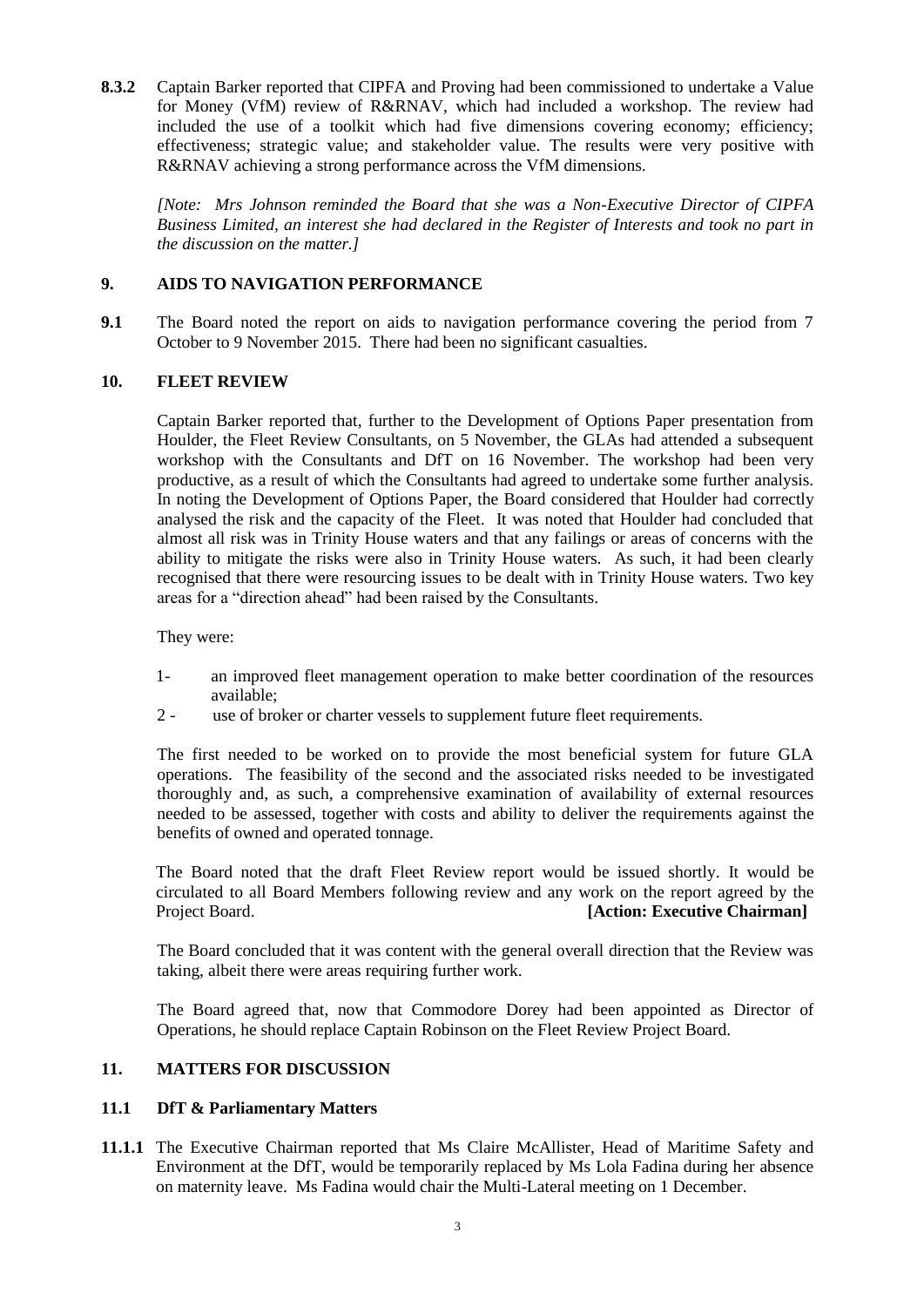**11.1.2** Mr Price reported that the All Party Parliamentary Maritime & Ports Group meeting scheduled for 1 December had been cancelled.

# **12. STRATEGIC ISSUES**

### **12.1 Verbal Report from Future 500 Steering Group Chair**

Mr Ring reported that the Future 500 Steering Group had met earlier that day. The Group had agreed, subject to minor amendment, the terms of reference for the Future 500 Working Group, which was chaired by Mrs Wright, the Commercial Manager, and which was taking forward the Project at a management level. He had met with the Working Group, the members of which were all extremely positive. The Working Group had reviewed and analysed the many ideas which had been captured from the earlier workshops. Four key potential opportunities had emerged as those with the greater potential for development in the short to medium term.The Steering Group had concluded that in order to maintain enthusiasm and momentum, they should strive to achieve an early success.

# **12.2 Terms of Reference for the Future 500 Steering Group**

Mr Ring reported that the terms of reference for the Steering Group, the main role of which was to provide strategic advice and support to the Future 500 Working Group, had also been discussed by the Steering Group and agreed for submission to the Board, subject to the addition of "and Strategy" after "Vision, Mission and Values" and the deletion of the word "and" between "Mission" and "Values".

Professor Matthews added that it was important for the Steering Group to be innovative and imaginative in its thinking in terms of how Trinity House might better deliver both its statutory functions and commercial work in the future. The Board agreed and approved the draft terms of reference as agreed by the Steering Group, subject to the role being amended to reflect the point made by Professor Matthews. **[Action: Clerk to the Board]**

#### **12.3 Operational Action Plan**

Mr Price presented the Operational Action Plan, which set out the key tasks required in the next one to two years to deliver the current Corporate Strategy. Progress against the Plan was monitored by the Senior Management Team and the Executive Committee on a monthly basis. Going forward it would be submitted to the Board on a quarterly basis. The Board noted the Plan and the progress made.

#### **13. JSB MATTERS**

#### **13.1 Minutes of the Chief Executives' Committee – 7/8 October**

The Executive Chairman presented the minutes of the Chief Executives' Committee held in Trinity House on 7 and 8 October. He reported that the key issues discussed had been progress with regard to the Fleet Review and the new RPI-X formula to replace the current arrangements from 1 April 2016.

The Board noted the minutes of the meeting.

#### **13.2 JSB Strategic Agenda**

Mr Price presented the JSB Strategic Agenda, which had been updated to reflect the addition of a review of the tri-GLA helicopter contract after 12 months of operation. It would be submitted to the JSB meeting to be held on 23 and 24 November. The Board noted the Agenda accordingly.